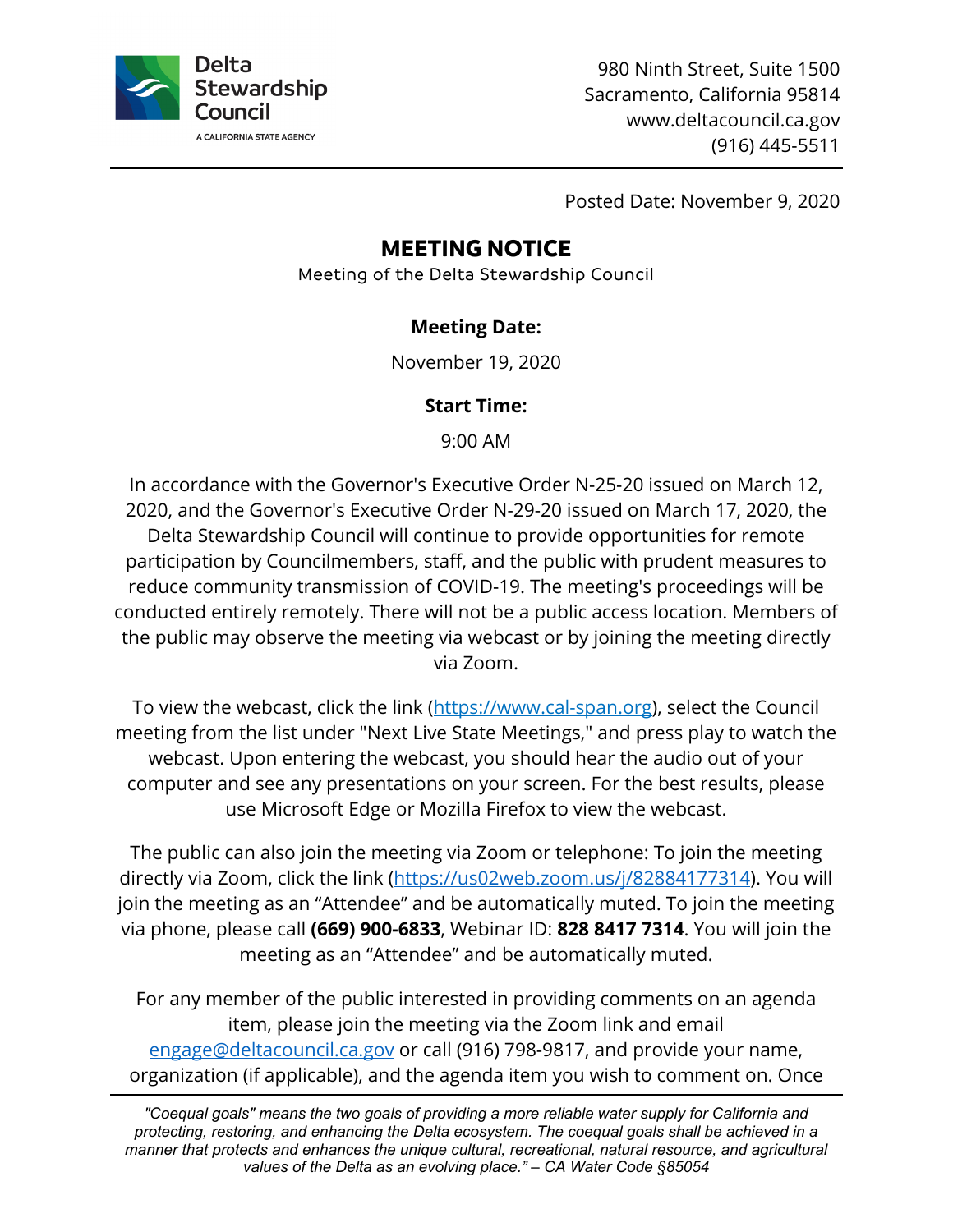received, you will be unmuted when called upon by the Chair to provide your comment when appropriate (this process is the same for Zoom and phone attendees). Members of the public can also provide their comment for the Council Clerk to read to the Council during the agenda item.

If you have any questions, concerns, or issues with the webcast, please contact the Council at [engage@deltacouncil.ca.gov.](mailto:engage@deltacouncil.ca.gov)

Thank you for your consideration.

#### **Webcast:**

The meeting will be webcast at: [https://www.cal-span.org](https://www.cal-span.org/)

Select the Delta Stewardship Council meeting from the list under "Next Live State Meetings."

### **Direct Link to Meeting:**

You can join the meeting directly as an Attendee at: <https://us02web.zoom.us/j/82884177314>

### **Phone Number:**

Please call (669) 900-6833

Webinar ID: **828 8417 7314**

**THE AGENDA ITEMS LISTED BELOW MAY BE CONSIDERED IN A DIFFERENT ORDER PURSUANT TO THE DETERMINATION OF THE COUNCIL CHAIR. TIMES LISTED ON THE AGENDA ARE APPROXIMATE ONLY. AT THE DISCRETION OF THE DELTA STEWARDSHIP COUNCIL, ALL ITEMS APPEARING ON THIS AGENDA WHETHER OR NOT EXPRESSLY LISTED FOR ACTION, MAY BE DELIBERATED UPON AND MAY BE SUBJECT TO ACTION. PUBLIC COMMENT MAY BE LIMITED TO THREE MINUTES PER PERSON.** 

- 1. WELCOME AND INTRODUCTIONS
- 2. ROLL CALL ESTABLISH A QUORUM (WATER CODE §85210.5)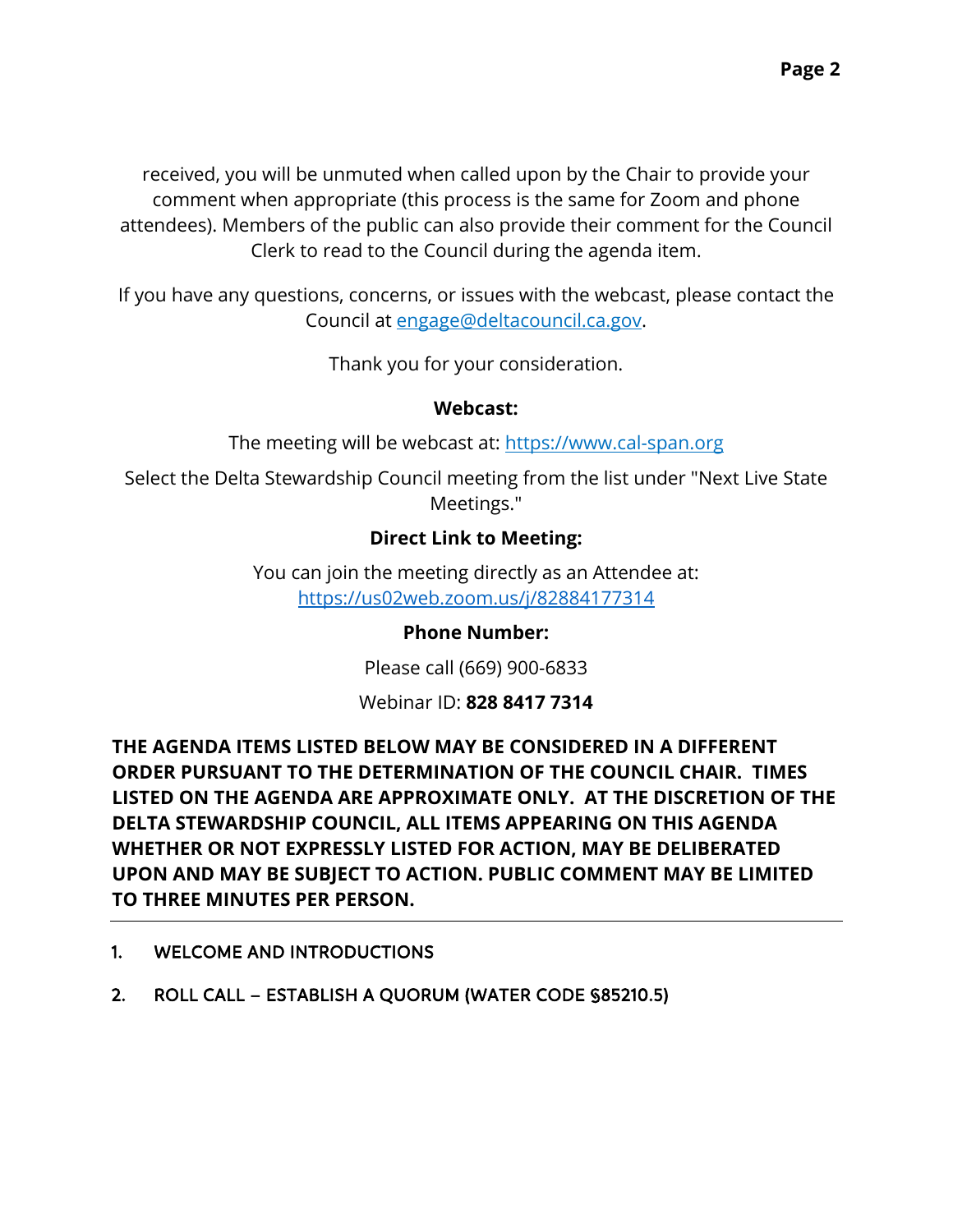## 3. CONSENT CALENDAR (ACTION ITEM)

Items for the consent calendar are expected to be routine and noncontroversial. The Council will be asked to approve items on the consent calendar at one time without discussion. If any councilmember, staff, or interested person requests that an item be removed from the consent calendar, it will be removed. Removed items may be taken up either immediately after the consent agenda or placed later in the agenda at the discretion of the Chair.

### A) ADOPTION OF OCTOBER 22, 2020 MEETING SUMMARY

### B) AMENDMENT TO AN AGREEMENT WITH AECOM FOR THE DELTA ADAPTS CLIMATE CHANGE VULNERABILITY ASSESSMENT AND ADAPTATION **STRATEGY**

The Council will consider approval of an amendment to a contract with AECOM to prepare the Delta Adapts climate change vulnerability assessment and adaptation strategy. The amendment would extend the contract by one year from June 30, 2018, to June 30, 2022. There is no change to the existing contract amount.

### 4. CHAIR'S REPORT (INFORMATION ITEM)

### 5. EXECUTIVE OFFICER'S REPORT (INFORMATION ITEM)

The Executive Officer will provide an update on the Council's activities and provide the Council with the Outreach Highlights Report and Active Projects List.

### A) LEGAL UPDATE

### 6. KEY DRAFT FINDINGS FROM THE DELTA ADAPTS VULNERABILITY ASSESSMENT (INFORMATION ITEM)

The Council will receive an update on Delta Adapts: Creating a Climate Resilient Future, the Council's initiative to develop a climate change vulnerability assessment and adaptation strategy for the Delta. The Council will receive an overview of key initial findings from the vulnerability assessment.

### 7. DELTA LEVEES INVESTMENT STRATEGY UPDATE (INFORMATION ITEM)

Council staff and Delta Levees Investment Strategy (DLIS) Memorandum of Understanding Workgroup (Workgroup) members will provide an